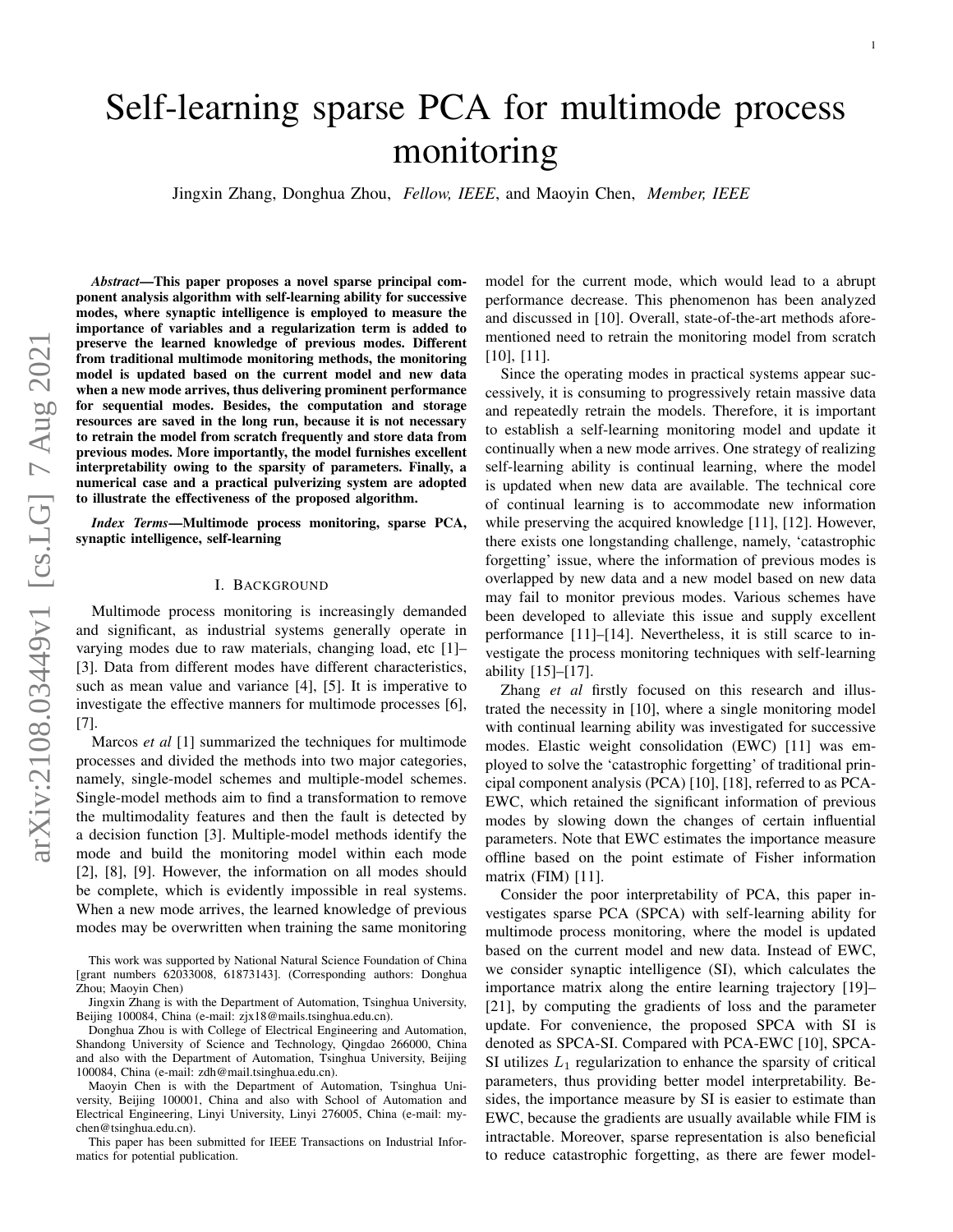

Fig. 1. Illustration of gradient decent optimization for different modes: (a) The trajectory for one mode; (b) The trajectory when training the same model on the second mode subsequently; (c) The trajectory when minimizing the total loss from both modes (green) and gradients from each mode (red and blue) [13].

sensitive parameters [13], [14], [20]. In this paper, we assume that the mode transition is accomplished in a short time and the switching time is available.

The rest of this paper is organized below. Section II reviews SPCA and SI briefly, and introduces the research problem. The proposed SPCA-SI algorithm is elaborated in Section III and settled by accelerated proximal gradient descent (APG) method. A novel  $T^2$  statistic is proposed and the monitoring procedure is summarized in Section IV. Besides, the influence of parameters and computational complexity are discussed. The effectiveness of the proposed approach is illustrated by a numerical case study and a practical coal puzzling system in Section V. The concluding remark is given in Section VI.

## II. PRELIMINARY

## *A. Revisit of SPCA*

Here we give another perspective of SPCA, where the projection vectors are acquired one by one.

Given the dataset  $X \in R^{N \times m}$ , N is the number of samples and  $m$  is the number of variables. PCA aims to minimize the reconstruction error, namely,

$$
\min_{\boldsymbol{s}.\boldsymbol{t}}\ \frac{\|\boldsymbol{X} - \boldsymbol{X}\boldsymbol{p}\boldsymbol{p}^T\|_F^2}{\boldsymbol{p}^T\boldsymbol{p} = 1}
$$

where  $p \in R^m$  is the projection vector.

Consider the virtues of sparsity,  $L_1$  regularization is adopted to enhance interpretability and alleviate catastrophic forgetting simultaneously [13], [14]. Thus, the objective of SPCA is

$$
\min_{s.t.} \|\mathbf{X} - \mathbf{X} \mathbf{p} \mathbf{p}^T\|_F^2 + \lambda \|\mathbf{p}\|_1
$$
\n(1)

where  $\lambda$  is a regularization parameter. After  $p$  is calculated, let  $X = X - Xpp^T$ , and repeat (1) until l projection vectors are obtained. Here, the number of principal components  $l$  is determined by cumulative percent variance.

# *B. Review of SI*

The synaptic framework was proposed and detailed information has been described in [19]. Here we overview the key points [19], [20].

For a learning process, we aim to seek for the optimal parameter  $\theta$  given the objective function  $J(\theta)$ . Gradient-based methods are effective manners to solve the optimization problem. SI estimates the importance measure for each parameter along the learning trajectory, which reflects the sensitivity of each parameter to the loss.

The gradient is a conservative field, and the value of the integral along the trajectory is equal to the difference between the end point and the start point [19]. Consider an infinitesimal parameter update  $\delta(k)$  at kth iteration, the change in loss is approximated by

$$
J\left(\boldsymbol{\theta}\left(k\right)+\boldsymbol{\delta}\left(k\right)\right)-J\left(\boldsymbol{\theta}\left(k\right)\right)\approx\sum_{i}g_{i}\left(k\right)\delta_{i}\left(k\right)
$$

where  $g = \frac{\partial J}{\partial \theta}$  is the gradient,  $\delta_i(k) = \theta_i(k) - \theta_i(k-1)$ . During the whole learning process, the change in loss over the entire trajectory is calculated by

$$
\sum_{k} g(k) \delta(k) = \sum_{i} \sum_{k} g_{i}(k) \delta_{i}(k)
$$

$$
= -\sum_{i} \varpi_{i}
$$

More intuitively [21],

$$
\varpi_{i} = \sum_{k} \left(\theta_{i} \left(k\right) - \theta_{i} \left(k - 1\right)\right) \frac{-\partial J}{\partial \theta_{i} \left(k\right)}\tag{2}
$$

Then, the importance measure is normalized by [20]

$$
\bar{\varpi}_i = \max\left(0, \frac{\varpi_i}{\left(\Delta\theta_i\right)^2 + \zeta}\right) \tag{3}
$$

thus the regularization term and the loss shares the same unit.  $\Delta \theta_i = \sum_k (\theta_i (k) - \theta_i (k-1))$  is the total change for each parameter and  $\zeta$  is added to avoid ill-conditioning issue.

## *C. Problem reformulation*

This paper proposes a self-learning process monitoring approach for successive modes, which is built based on SPCA and the model is updated when a new mode arrives. We take two modes to depict the research problem by Fig. 1 [13].

When training the monitoring model for mode  $\mathcal{M}_1$ , the optimization issue is settled by gradient decent method and the trajectory of SPCA is exhibited in Fig. 1a. When a new mode  $\mathcal{M}_2$  arrives, traditional SPCA-based methods generally train the model subsequently, as illustrated in Fig. 1b. In this case, the learning of mode  $\mathcal{M}_2$  leads to an overlap of the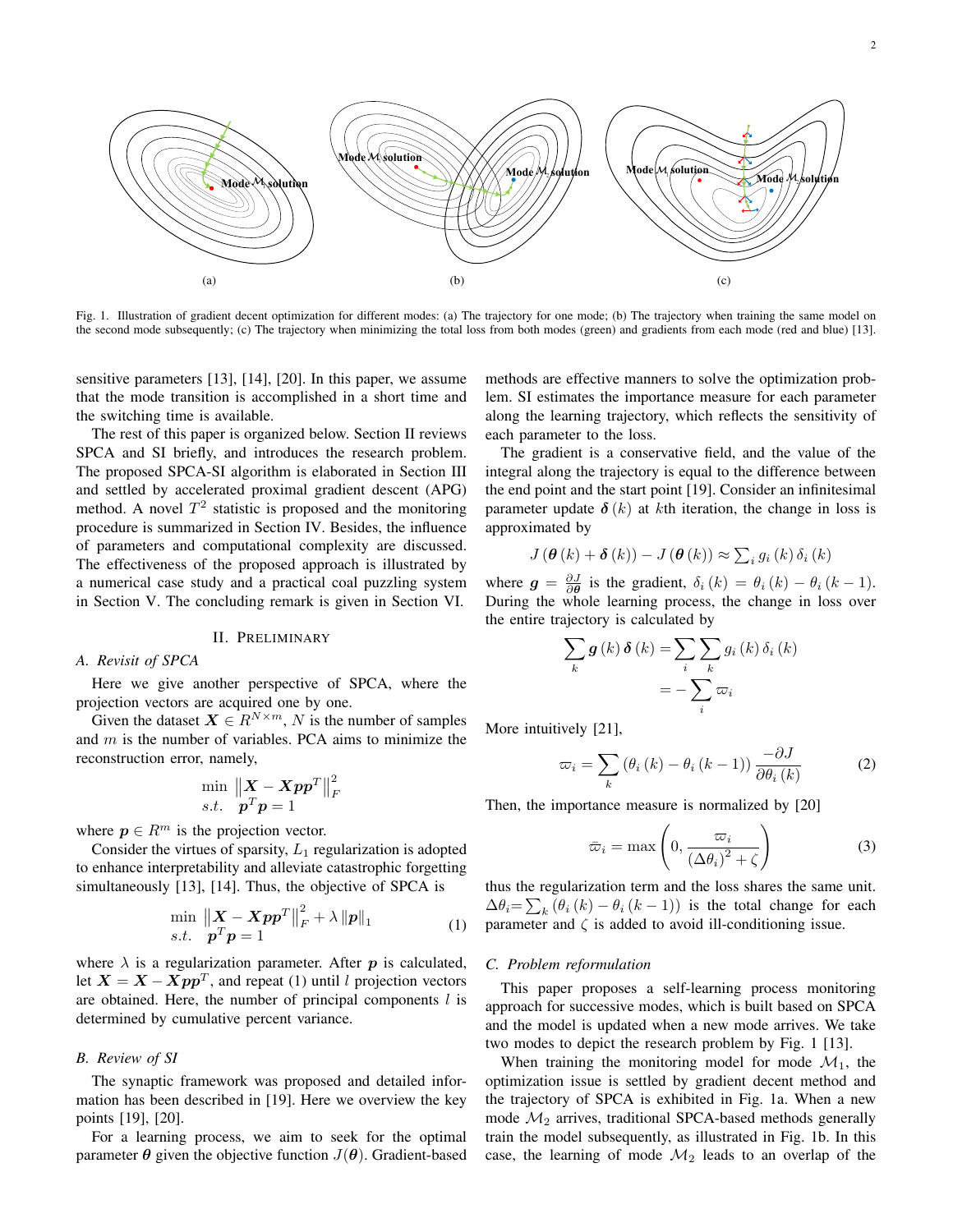learned knowledge, which indicates that the retrained model is not efficient for the previous mode  $\mathcal{M}_1$ . This paper aims to accommodate new data by a continually updated model while accumulating the learned knowledge, thus delivering brilliant performance for two or more modes. As shown in Fig. 1c, the total loss for both modes is considered simultaneously and the optimal solution is an equilibrium between the gradients of different modes [13].

## III. METHODOLOGY

In this section, we present the procedure of SPCA-SI for the first mode and the objective is optimized by APG. Then, SPCA-SI is extended to more general cases.

## *A. SPCA-SI for the first mode*

For the first mode  $\mathcal{M}_1$ , data  $X_1$  are collected. We settle the issue (1) by augmented Lagrangian function:

$$
J = \| \boldsymbol{X}_1 - \boldsymbol{X}_1 \boldsymbol{p} \boldsymbol{p}^T \|_F^2 + \lambda \| \boldsymbol{p} \|_1 + \mu (\boldsymbol{p}^T \boldsymbol{p} - 1)^2 \quad (4)
$$

where  $\mu$  is the Lagrange parameter. (4) is nonconvex and nonsmooth, and can not be directly settled by gradient-based methods.

APG is an effective technique to deal with this type of optimization issue and employed in this paper [22]. We divide (4) into smooth part  $g(p)$  and nonsmooth part  $h(p)$ , namely,

$$
g(p) = \|X_1 - X_1 pp^T\|_F^2 + \mu (p^T p - 1)^2 \tag{5}
$$

$$
h\left(\mathbf{p}\right) = \lambda \|\mathbf{p}\|_{1} \tag{6}
$$

## *B. Solution with APG*

The procedure of APG contains the gradient-based part of  $g(\mathbf{p})$  and the proximal gradient.

For the smooth part  $g(p)$ , (5) is equivalent to

$$
g(\mathbf{p}) = tr\left(\mathbf{X}_1^T \mathbf{X}_1\right) + \mu + tr\left(\mathbf{p}\mathbf{p}^T \left(\mathbf{X}_1^T \mathbf{X}_1 + \mu \mathbf{I}\right) \mathbf{p}\mathbf{p}^T\right) - 2tr\left(\mathbf{p}\mathbf{p}^T \left(\mathbf{X}_1^T \mathbf{X}_1 + \mu \mathbf{I}\right)\right)
$$

Thus, the gradients are

$$
\nabla_{\boldsymbol{p}} g(\boldsymbol{p}) = \frac{\partial g}{\partial \boldsymbol{p}} = \boldsymbol{p} \boldsymbol{p}^T \boldsymbol{G}_1 \boldsymbol{p} + \boldsymbol{G}_1 \boldsymbol{p} \boldsymbol{p}^T \boldsymbol{p} - 2 \boldsymbol{G}_1 \boldsymbol{p} \qquad (7)
$$

$$
\nabla_{\mu} g\left(\mathbf{p}\right) = \frac{\partial g}{\partial \mu} = \left(\mathbf{p}^T \mathbf{p} - 1\right)^2 \tag{8}
$$

where  $G_1 = 2(X_1^T X_1 + \mu I)$ .

For  $h(p)$ , the proximal function is defined as [22], [23]

$$
\boldsymbol{p}^{+} = \arg\min_{\boldsymbol{z}} \frac{1}{2t} \left\| \boldsymbol{z} - (\boldsymbol{p} - t \nabla_{\boldsymbol{p}} g(\boldsymbol{p})) \right\|_{2}^{2} + h(\boldsymbol{z}) \tag{9}
$$

$$
:= prox_{h,t} (\boldsymbol{p} - t \nabla_{\boldsymbol{p}} g(\boldsymbol{p}))
$$

Inspired by Adam [24], the learning rate  $t$  is adaptively estimated to accelerate convergence. At  $k$ th iteration,  $t_k$  is calculated by

$$
t_{k} = f\left(\alpha, t_{k-1}, \nabla g_{k}\right)
$$
  
=\alpha \Big/ \Bigg( \sqrt{\Big(\tau\_{2} t\_{k-1} + (1 - \tau\_{1}) \left\|\nabla g\_{k}\right\|^{2}\Big) / (1 - \tau\_{2})} + \varepsilon \Bigg) (10)

# Algorithm 1 APG for optimization issue (4)

**Input:** Initialize  $p_1 = p_0$ ,  $z_1 = p_0$ ,  $t_1 = t_0 = 0$ ,  $\bar{\omega}_1 = 0$ ,  $\tau_1 = 0.9, \tau_2 = 0.999, \ \varepsilon = 10^{-8}, \ t_0^y = 10^{-4}, \ t_0^p = 10^{-4},$  $t_0^{\mu} = 10^{-4}, \ \alpha^{\nu} = 0.001, \ \alpha^{\mu} = 0.01$ 

**Output:** the optimal p, and the importance measure  $\omega$ for  $k = 1, 2, 3, \cdots$  do

1) Update the projection vector:

a) 
$$
\mathbf{y}_k = \mathbf{p}_k + \frac{t_{k-1}}{t_k} (\mathbf{z}_k - \mathbf{p}_k) + \frac{t_{k-1}-1}{t_k} (\mathbf{p}_k - \mathbf{p}_{k-1})
$$
  
b)  $\mathbf{z}_{k+1} = prox_{h,t^y} (\mathbf{y}_k - t^y_k \nabla_p g(\mathbf{y}_k))$ , calculate  $t^y_k = f(\alpha^p, t^y_{k-1}, \nabla_p g(\mathbf{y}_k))$  by (10)

c) 
$$
\mathbf{v}_{k+1} = prox_{h,t^p} (\mathbf{p}_k - t_k^p \nabla_{\mathbf{p}} g(\mathbf{p}_k)),
$$
 calculate  $t_k^p = f(\alpha^p, t_{k-1}^p, \nabla_{\mathbf{p}} g(\mathbf{p}_k))$  by (10)

d) 
$$
t_{k+1} = \frac{\sqrt{4(t_k)^2 + 1 + 1}}{2}
$$
  
e)  $p_{k+1} = \begin{cases} z_{k+1}, & if \ J(z_{k+1}) \le J(v_{k+1}) \\ v_{k+1}, & otherwise \end{cases}$ 

- 2) Update  $\mu$ ,  $\mu_{k+1} = \mu_k + t_k^{\mu} \nabla_{\mu} g(p_{k+1}), t_k^{\mu} =$  $f\left(\alpha^{\mu},t_{k-1}^{\mu},\nabla_{\mu}g\left(\boldsymbol{p_{k+1}}\right)\right)$
- 3) Calculate the importance measure  $\bar{\omega}_{k+1} = \bar{\omega}_k$   $\left(\left(\nabla g\left(\boldsymbol{p}_{k+1}\right)\right)^T \odot \left(\boldsymbol{p}_{k+1}-\boldsymbol{p}_{k}\right)^T\right)^T$

## end for

Normalize  $\bar{\omega}$  by (13) and denote as  $\omega$ 

where  $\nabla g_k$  is the corresponding gradient.  $\alpha$ ,  $\tau_1$  and  $\tau_2$  are constants.  $\varepsilon$  is added to avoid ill-conditioning issue.

The proximal function  $prox$  is defined and the proximal gradient is calculated by the soft threshold [22]

$$
prox_{h,t}(\boldsymbol{p}) = \arg\min_{\boldsymbol{z}} \frac{1}{2t} \left\| \boldsymbol{z} - \boldsymbol{p} \right\|_2^2 + \lambda \|\boldsymbol{z}\|_1
$$

$$
= S_{\lambda t}(\boldsymbol{p})
$$

The soft threshold  $S_{\lambda t}(\boldsymbol{p})$  has an analytical solution [25]:

$$
[S_{\lambda t}]_i = \begin{cases} p_i - \lambda t, & p_i > \lambda t \\ 0, & |p_i| \le \lambda t \\ p_i + \lambda t, & p_i < \lambda t \end{cases}
$$
 (11)

where  $p_i$  is the *i*th element of  $p$ .

According to (2), the importance measure is computed by

$$
\bar{\boldsymbol{\omega}} = \sum_{k} \left( \left( \nabla g \left( \boldsymbol{p}_{k} \right) \right)^{T} \odot \left( \boldsymbol{p}_{k} - \boldsymbol{p}_{k-1} \right)^{T} \right)^{T} \qquad (12)
$$

where  $\odot$  denotes the Khatri-Rao product and  $p_k$  is the projection vector at *kth* iteration step. Accordingly, each element of  $\bar{\omega}$  is normalized by

$$
\omega_i = \max\left(0, \frac{\bar{\omega}_i}{\left(\Delta p_i\right)^2 + \zeta}\right) \tag{13}
$$

where  $\Delta p_i$  represents the total change,  $1 \leq i \leq m$ . The solution is summarized in Algorithm 1.

The procedure of SPCA-SI is summarized in Algorithm 2. For convenience, the optimal projection matrix and the importance measure are denoted as  $P_{\mathcal{M}_1}$  and  $\Omega_{\mathcal{M}_1}$ , respectively.

## *C. SPCA-SI for multiple modes*

When the mode  $\mathcal{M}_i$  ( $i \geq 2$ ) arrives, only data  $X_i$  are available for training and data from previous modes are not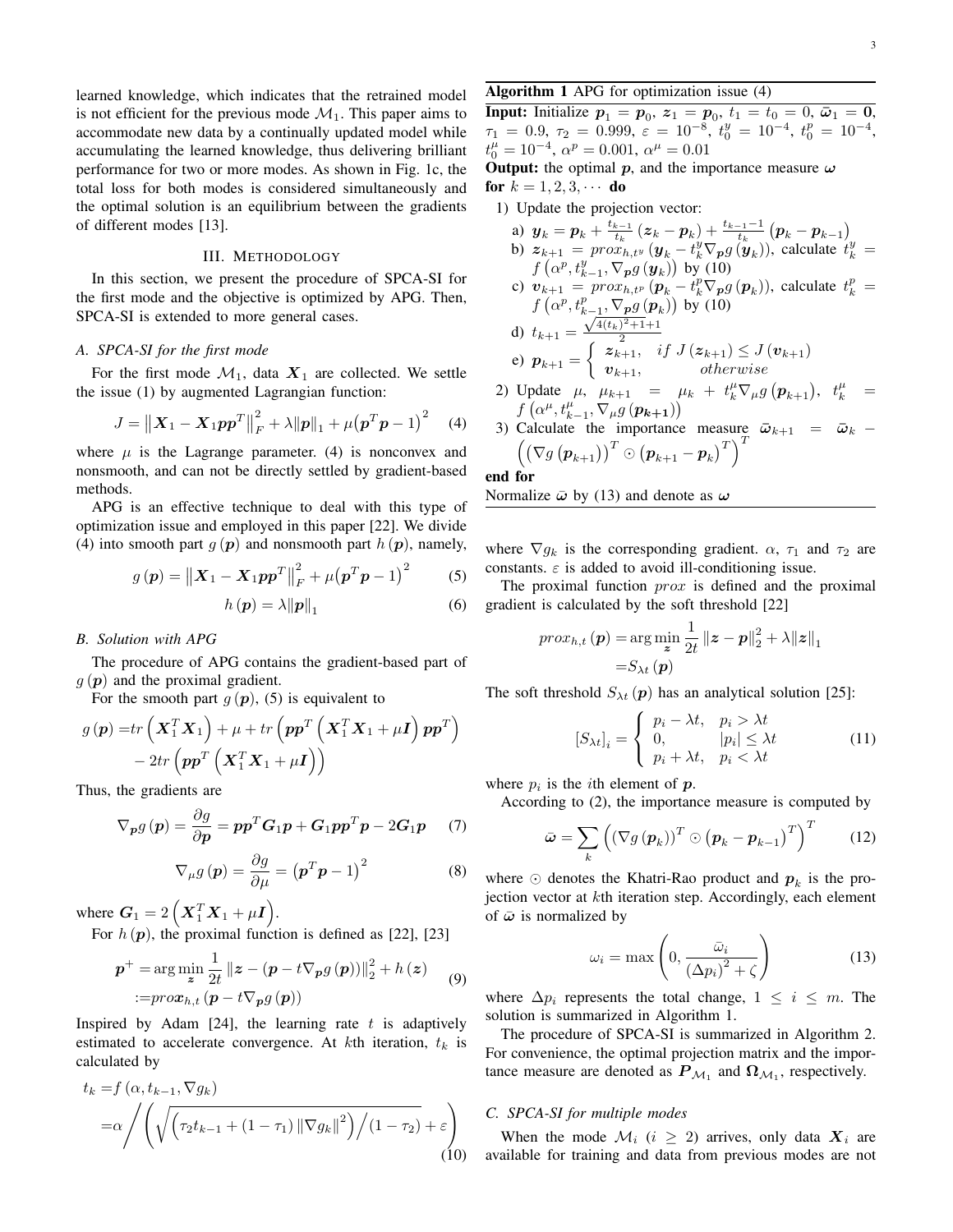retained. SPCA-SI aims to learn the new mode while consolidating the acquired knowledge of previous modes. As shown in Fig. 1c, we need to minimize the total loss of all modes, with the constraint that the loss functions of previous trained modes are unavailable. To alleviate catastrophic forgetting, drastic changes to influential parameters in the past should be avoided. Therefore, a quadratic surrogate loss is introduced to approximate the total loss of previous modes [19].

The model of SPCA-SI is updated based on the current model and new data. For the *j*th projection vector  $(1 \le j \le l)$ , the objective is designed as:

$$
\min \left\| \boldsymbol{X}_{i} - \boldsymbol{X}_{i} \boldsymbol{p} \boldsymbol{p}^{T} \right\|_{F}^{2} + \left( \boldsymbol{p} - \boldsymbol{p}_{\mathcal{M}_{i-1}} \right)^{T} \bar{\boldsymbol{\Omega}} \left( \boldsymbol{p} - \boldsymbol{p}_{\mathcal{M}_{i-1}} \right) + \lambda \left\| \boldsymbol{p} \right\|_{1}
$$
\n
$$
s.t. \ \boldsymbol{p}^{T} \boldsymbol{p} = 1
$$
\n(14)

where  $p_{\mathcal{M}_{i-1}}$  is the *j*th column of  $P_{\mathcal{M}_{i-1}}$ ,  $\bar{\Omega} = \gamma_i diag(\omega)$ ,  $\omega$  is the importance measure corresponding to  $p_{\mathcal{M}_{i-1}}$  and the *j*th column of  $\overline{\Omega}_{\mathcal{M}_{i-1}}$ ,  $\overline{\Omega}_{\mathcal{M}_{i-1}} = \sum_{r=1}^{i-1} \Omega_{\mathcal{M}_r}$ , and  $\gamma_i$  is the weight which trades off previous versus current modes. Similar to [11], [19], the additional regularization term is the quadratic surrogate loss, which makes the optimal parameters of current mode close to the previous one, with a small loss.

Similarly, the augmented Lagrangian function is depicted as

$$
J = ||X_i - X_i pp^T||_F^2 + \lambda ||p||_1 + \mu (p^T p - 1)^2 + (p - p_{\mathcal{M}_{i-1}})^T \bar{\Omega} (p - p_{\mathcal{M}_{i-1}})
$$
\n(15)

The smooth part  $q(p)$  and the corresponding gradient are

$$
g(\boldsymbol{p}) = \left\| \boldsymbol{X}_i - \boldsymbol{X}_i \boldsymbol{p} \boldsymbol{p}^T \right\|_F^2 + \left( \boldsymbol{p} - \boldsymbol{p}_{\mathcal{M}_{i-1}} \right)^T \bar{\boldsymbol{\Omega}} \left( \boldsymbol{p} - \boldsymbol{p}_{\mathcal{M}_{i-1}} \right) + \mu (\boldsymbol{p}^T \boldsymbol{p} - 1)^2
$$
\n(16)

$$
\nabla_{\boldsymbol{p}} g(\boldsymbol{p}) = p \boldsymbol{p}^T \boldsymbol{G}_i \boldsymbol{p} + \boldsymbol{G}_i p \boldsymbol{p}^T \boldsymbol{p} - 2 \boldsymbol{G}_i \boldsymbol{p} + 2 \bar{\boldsymbol{\Omega}} \left( \boldsymbol{p} - \boldsymbol{p}_{\mathcal{M}_{i-1}} \right)
$$
\nwhere 
$$
\boldsymbol{G}_i = 2 \left( \boldsymbol{X}_i^T \boldsymbol{X}_i + \mu \boldsymbol{I} \right).
$$
\n(17)

The solution can refer to Algorithm 2. The optimization problem is (15), and the gradients are calculated by (17) and (8). The optimal projection matrix and importance measure are denoted as  $P_{\mathcal{M}_i}$  and  $\Omega_{\mathcal{M}_i}$ , respectively.

Algorithm 2 Procedure of SPCA-SI

# **Require:** data  $X$ , l

Ensure: The projection matrix  $P$ , the importance measure  $\Omega$ 1: Initialize  $\boldsymbol{P}^0 = \begin{bmatrix} p_1^0 & \cdots & p_l^0 \end{bmatrix} = \overline{I}_{m,l}, j = 1;$ 

- 2: Scale  $X$  to zero mean and unit variance;
- 3: Let  $p_0 = p_j^0$ , solve (4) by APG as summarized in Algorithm 1. The gradients are calculated by  $(7-8)$ ;
- 4: The optimal projection vector and importance measure are denoted as  $p_j$  and  $\omega_j$ . Deflate X as  $X := X - Xp_jp_j^T;$

5: Let 
$$
j = j + 1
$$
, return to step 3 until  $j > l$ ;  
6:  $P = [p_1 \cdots p_l], \Omega = [ \omega_1 \cdots \omega_l].$ 

# Algorithm 3 Off-line training phase of SPCA-SI

- 1: For the mode  $\mathcal{M}_1$ , collect data  $\mathbf{X}_1$ ;
- 2: Normalize  $X_1$  to zero mean and unit variance;
- 3: Perform traditional PCA on  $X_1$  and calculate the number of principal components  $l$ ;
- 4: Solve the issue (4) by Algorithm 2, acquire  $P_{\mathcal{M}_1}$  and  $\Omega_{\mathcal{M}_1}$ . The gradients are calculated by (7-8);
- 5: Calculate statistics by (18-19) and thresholds by KDE;
- 6: For the mode  $\mathcal{M}_i$  ( $i \ge 2$ ), collect data  $\boldsymbol{X}_i$ ;
- 7: Scale  $X_i$  to zero mean and unit variance;
- 8: Solve the issue (15) by Algorithm 2, acquire  $P_{\mathcal{M}_i}$  and  $\Omega_{\mathcal{M}_i}$ . The gradients are calculated by (8) and (17);
- 9: Calculate statistics by (18-19) and thresholds by KDE.

## IV. MONITORING MODEL AND DISCUSSION

## *A. Monitoring statistics*

Two statistics are designed to monitor the operating condition. To enhance the monitoring performance for previous modes, the partial covariance information of last mode is adopted to calculate  $T^2$  statistic. For mode  $\mathcal{M}_i$  ( $i \ge 1$ ),

$$
T^2 = \boldsymbol{x}^T \boldsymbol{P}_{\mathcal{M}_i} \boldsymbol{\Xi}_{\mathcal{M}_i}^{-1} \boldsymbol{P}_{\mathcal{M}_i}^T \boldsymbol{x}
$$
 (18)

where  $x \in X_i$ ,  $P_{\mathcal{M}_i}$  is the projection matrix,  $\Xi_{\mathcal{M}_i} =$  $\boldsymbol{P}_{\mathcal{M}_i}^T \left( \eta \frac{\boldsymbol{X}_i^T \boldsymbol{X}_i}{N_i-1} + (1-\eta) \boldsymbol{P}_{\mathcal{M}_{i-1}} \boldsymbol{\Xi}_{\mathcal{M}_{i-1}} \boldsymbol{P}_{\mathcal{M}_{i-1}}^T \right) \boldsymbol{P}_{\mathcal{M}_i}$ , and  $N_i$  is the number of samples,  $\eta$  trades off the previous versus current modes with  $0 \leq \eta \leq 1$ .  $P_{\mathcal{M}_{i-1}}$  and  $\Xi_{\mathcal{M}_{i-1}}$  are acquired from mode  $\mathcal{M}_{i-1}$ , which represent the information of previous modes without storing the original data. When  $i = 1$ , let  $\eta = 1$ ,  $\Xi_{\mathcal{M}_1} = \frac{\mathbf{X}_1^T \mathbf{X}_1}{N_1 - 1}$ . If  $i > 1$ ,  $\eta$  is estimated by the importance of previous modes. Correspondingly, the squared prediction error (SPE) is calculated by

$$
SPE = \boldsymbol{x}^{T} \left( I - \boldsymbol{P}_{\mathcal{M}_{i}} \boldsymbol{P}_{\mathcal{M}_{i}}^{T} \right) \boldsymbol{x}
$$
 (19)

The thresholds are calculated by kernel density estimation (KDE) [26] and the confidence level is 99%. Once one statistic is beyond its threshold, a fault is detected. The training procedure is summarized in Algorithm 3.

### *B. Discussion*

*1) Parameter setting:* SPCA-SI has three regularization parameters.  $\lambda$  affects the sparsity and SPCA is transformed to PCA when  $\lambda = 0$ . Thus, SPCA-SI is equivalent to PCA-SI. Similarly, PCA-SI offers continual learning ability but the parameters are not sparse.

Then, we explain how the continual learning ability is influenced by  $\gamma_i$  and  $\eta$ . Two extreme cases are given as an example. When  $\gamma_i = 0$  and  $\eta = 1$ , SPCA-SI is equivalent to traditional SPCA and information of previous modes is forgotten catastrophically (similar to Fig. 1b). When  $\gamma_i \to \infty$  and  $\eta = 0$ , the information of mode  $\mathcal{M}_1$  is completely preserved while the knowledge of subsequent modes is not learned. In other cases, information of different modes is memorized and beneficial to monitor multiple modes simultaneously.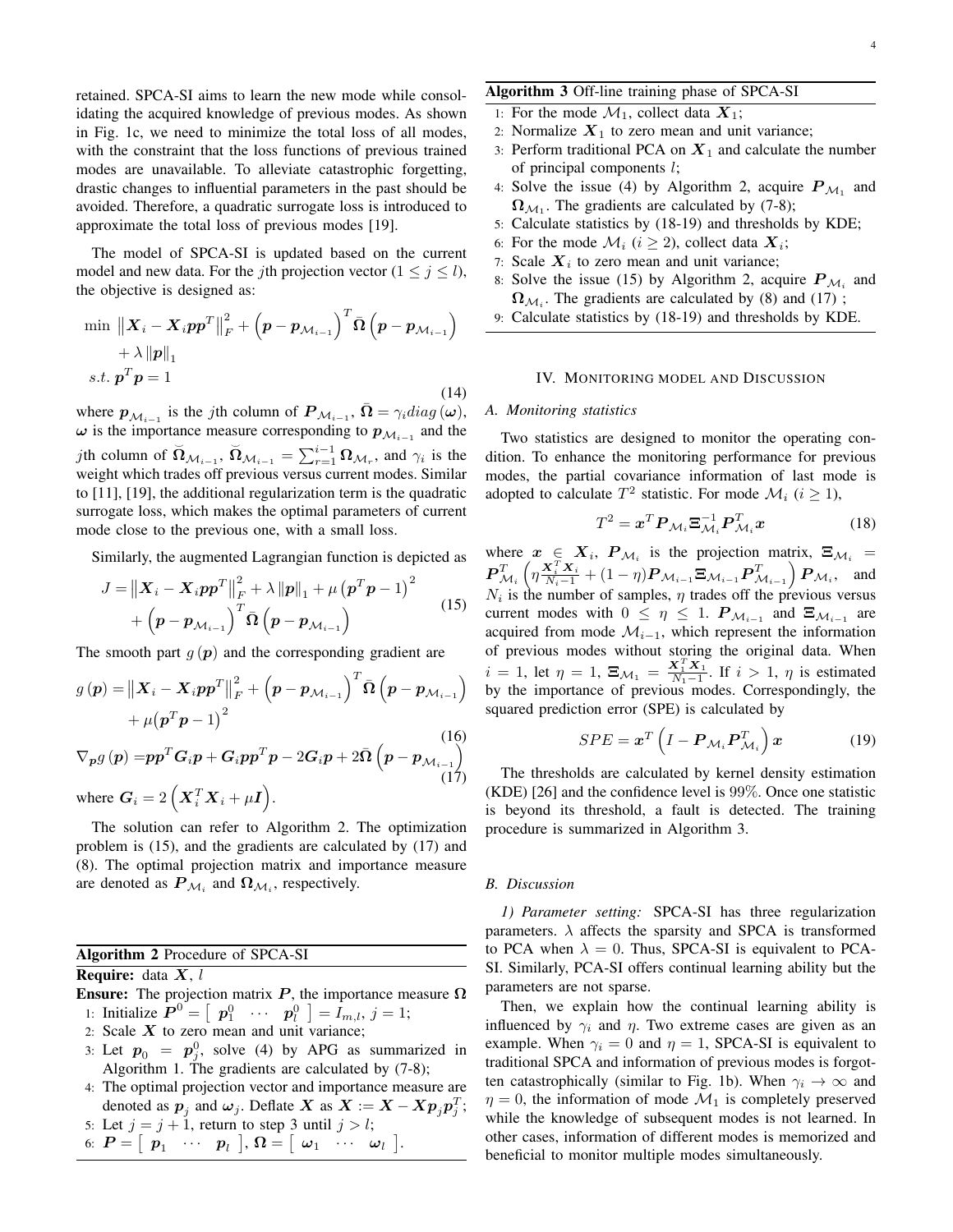*2) Computational complexity:* The computational complexity focuses on Algorithms 1 and 2.  $k_{total}$  is the total number of iterations. Here we use  $flam$  to reflect the complexity. The calculation of  $G_i$  needs  $\frac{1}{2}N_i m^2 + 2m$  flam. For mode  $M_1$ ,  $10m^2 + 38m + 14$  flam is required for each iteration in Algorithm 1. Thus, the computational complexity is  $(10m^2 +$  $38m+14$ ) $k_{total}$  +  $l(\frac{1}{2}N_1m^2+3N_1m+2m)$  flam for training. For mode  $\mathcal{M}_i$  ( $i \ge 2$ ), Algorithm 1 needs  $10m^2 + 50m + 14$ flam in total for each iteration. The training phase needs  $(10m^2 + 50m + 14)k_{total} + l(\frac{1}{2}N_im^2 + 3N_im + 2m)$  flam.

# V. CASE STUDY

This section adopts two case studies to illustrate the effectiveness of SPCA-SI. Recursive PCA (RPCA) [27] and improved mixture of probabilistic PCA (IMPPCA) [26] are employed for comparison. For IMPPCA, the mode is automatically identified by membership degree. The fault detection rate (FDR) and false alarm rate (FAR) are employed to evaluate the monitoring performance.

## *A. Numerical case*

The following numerical case is adopted:

$$
\begin{bmatrix} x_1 \\ x_2 \\ x_3 \\ x_4 \\ x_5 \\ x_6 \\ x_7 \\ x_8 \end{bmatrix} = \begin{bmatrix} 0.55 & 0.82 & 0.94 \\ 0.23 & 0.45 & 0.62 \\ -0.61 & 0.62 & 0.41 \\ 0.49 & 0.79 & 0.89 \\ 0.89 & -0.92 & 0.06 \\ 0.76 & 0.74 & 0.35 \\ 0.46 & 0.28 & 0.81 \\ -0.02 & 0.41 & 0.01 \end{bmatrix} \begin{bmatrix} s_1 \\ s_2 \\ s_3 \end{bmatrix} + \boldsymbol{e}
$$

where the noise e follows Gaussian distribution with  $e_i \sim$  $\mathbb{N}(0, 0.001), i = 1, \dots, 8$ . Sequential data are generated successively from two modes:

• Mode 1:  $s_1 \sim \mathbb{U}([-10, -9.7]), s_2 \sim \mathbb{N}(-5, 1)$ , and  $s_3 \sim \mathbb{U}([2,3])$ ;

• Mode 2:  $s_1 \sim \mathbb{U}([-6, -5.7]), s_2 \sim \mathbb{N}(-1, 1)$ , and  $s_3 \sim$  $\mathbb{U}([3, 4.2])$ ;

where  $\mathbb{U}([-10, -9.7])$  represents the uniform distribution between  $-10$  and  $-9.7$ , and so on.

We generate 1000 normal samples to train the monitoring model and 1000 samples for fault detection, including the first 500 normal samples and the last 500 faulty samples through the following scenarios:

TABLE I COMPARATIVE SCHEME FOR NUMERICAL CASE

|             | Methods        | Training       | Model | Testing |
|-------------|----------------|----------------|-------|---------|
|             |                | sources        | label | sources |
| Situation 1 | <b>SPCA</b>    | Mode 1         | А     | Mode 1  |
| Situation 2 | <b>SPCA-SI</b> | Model A+Mode 2 | В     | Mode 2  |
| Situation 3 | <b>SPCA-SI</b> |                | B     | Mode 1  |
| Situation 4 | <b>SPCA</b>    | Mode 2         | C     | Mode 2  |
| Situation 5 | <b>SPCA</b>    |                | C     | Mode 1  |
| Situation 6 | <b>RPCA</b>    | Modes $1,2$    | D     | Mode 1  |
| Situation 7 | <b>RPCA</b>    |                | D     | Mode 2  |
| Situation 8 | <b>IMPPCA</b>  | Modes $1,2$    | E     | Mode 1  |
| Situation 9 | <b>IMPPCA</b>  |                | E     | Mode 2  |

| Fault type  | Fault 1 |      | Fault 2 |            | Fault 3 |            |
|-------------|---------|------|---------|------------|---------|------------|
| Indexes     | FDR     | FAR  | FDR     | <b>FAR</b> | FDR     | <b>FAR</b> |
| Situation 1 | 100     | 7.4  | 100     | 2.6        | 96.8    | 0          |
| Situation 2 | 100     | 66   | 100     | 2.2        | 91.0    | 0          |
| Situation 3 | 98.6    | 2.4  | 99.6    | 10         | 90.6    | 4.6        |
| Situation 4 | 100     | 84   | 100     | 2.6        | 96.4    | 0          |
| Situation 5 | 100     | 93.4 | 100     | 90         | 98.8    | 65.2       |
| Situation 6 | 100     | 98.4 | 100     | 98.4       | 100     | 98.4       |
| Situation 7 | 100     | 33.2 | 100     | 100        | 100     | 100        |
| Situation 8 | 100     | 2.2. | 100     | 2.6        | 95.2    | 1.4        |
| Situation 9 | 100     | 2.2  | 100     | 1.8        | 96.0    | 2.0        |

• Fault 1: step fault of  $x_3, x_3 = x_3^* + 0.08;$ 

• Fault 2: step fault of  $x_6, x_6 = x_6^* + 0.08;$ 

• Fault 3: slope drift of  $x_1$ ,  $x_1 = x_1^* + 0.001(k - 500)$ ;

where  $500 \le k \le 1000$ ,  $x_1^*$ ,  $x_3^*$  and  $x_6^*$  are normal.

The simulation scheme is designed to illustrate the effectiveness and superiorities of SPCA-SI, as summarized in Table I. Note that '-' indicates that there is no need to retrain the model and the current monitoring model is adopted for fault detection. The first five situations are utilized to verify that SPCA-SI alleviates the catastrophic forgetting of traditional SPCA and furnishes self-learning ability. Specifically, the results of Situations 1 and 4 testify the effectiveness of SPCA for a mode. The monitoring results of Situations 2 and 3 are used to prove that SPCA-SI is able to monitor two modes simultaneously by a continually updated model, which assimilates new data when a new mode appears. Situation 5 is designed to show that SPCA fails to monitor the previous mode and the learned knowledge is overwritten by new information. For situations 6-9, RPCA and IMPPCA are compared to illustrate the superiorities of SPCA-SI further.

Take Fault 1 as an example to interpret the monitoring consequences in detail, as described in Fig. 2. As the monitoring charts for Mode 1 and Mode 2 are similar for SPCA, the simulation chart of Situation 1 is not listed. In Figs. 2a-2b, SPCA-SI enables to detect the fault in Modes 1 and 2 accurately by model B, which is updated based on the existing model A and data from Mode 2. The model C fails to detect the fault in Mode 1, as depicted in Fig. 2d. The FDR is 100% and FAR is 93.4%, which indicates that the learned knowledge of Mode 1 is forgotten when training the model C (similar to Fig. 1b). According to Situations 1-5, SPCA-SI alleviates the catastrophic forgetting of SPCA and provides self-learning ability for successive modes. For Situation 6-7, RPCA is unable to track the system changes and distinguish the novelty from normality. In Figs. 2g-2h, IMPPCA detects the fault accurately and the FDRs are 100%.

The monitoring results of three faults are summarized in Table II. The analysis aforementioned is equally applied to Fault 2 and Fault 3. Traditional SPCA forgets the significant features of previous modes when training the same model sequentially and fails to deliver prominent performance. SPCA-SI is capable of monitoring two modes simultaneously based on a continually updated model and settles the catastrophic forgetting of SPCA. RPCA fails to distinguish between the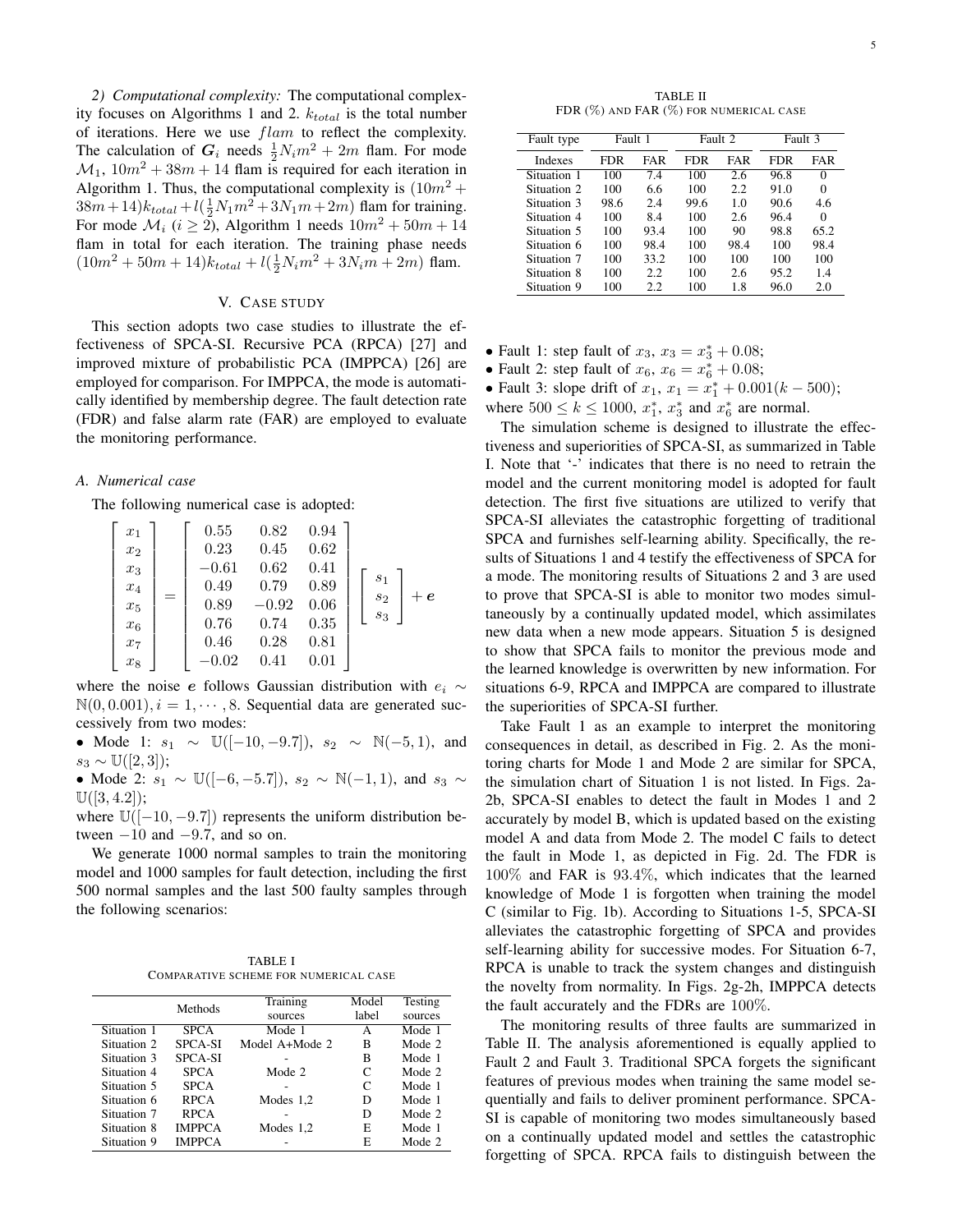

Fig. 2. Monitoring charts of Fault 1

normal modes and faults. IMPPCA detects the fault accurately and needs to be retrained from scratch when new modes appear. Thus, it consumes much more storage space and computational resource than SPCA-SI. Overall, SPCA-SI with self-learning ability is superior to IMPPCA and RPCA, as it can monitor multiple modes accurately, and the computation and storage resources are saved in the long run.

## *B. Pulverizing system process monitoring*

The 1000-MW ultra-supercritical thermal power plant is increasingly popular due to potential economic benefits and low pollution [10]. This paper investigates the coal pulverizing system in Zhoushan Power Plant in China, which provides high quality pulverized coal for boiler. As depicted in Fig. 3, it contains coal feeder, coal mill, rotary separator, raw coal hopper and stone coal scuttle. In practical systems, the types



Fig. 3. Schematic diagram of the coal pulverizing system

of coal and unit load would change frequently, thus generating successive operating modes.

In this paper, we focus on two typical faults, namely, abnormality from outlet temperature (Fault 4) and rotary separator (Fault 5). The information is summarized in Table III. Note that the number of training samples and testing samples are shorted for NoTrS and NoTeS, respectively. Nine key variables are selected by prior knowledge. Assume that when new modes appear, the system operates under the normal condition at the preliminary stage.

To illustrate the effectiveness and self-learning ability of SPCA-SI, 17 situations are designed in Table IV. Three different modes are considered in this case. Similar to the numerical case, Situations 1, 4 and 9 are utilized to illustrate the effectiveness of SPCA for a mode. Situations 2, 3, 6, 7 and 8 are designed to verify that SPCA-SI can monitor several modes simultaneously, where new data are assimilated while preserving the learned knowledge. Situations 5, 10 and 11 are employed to show the catastrophic forgetting issue of SPCA. For Situations 12-14, RPCA is adopted to track the successive modes. Take Situation 12 as an example, Modes 1-3 appear sequentially and Mode 1 occurs again, and the fault occurs in Mode 1. For Situations 15-17, IMPPCA is adopted to monitor three modes and the training data are required to be complete.

The monitoring results of Fault 4 and Fault 5 are summarized in Table V. Take Fault 4 as an instance to explain the results detailedly. SPCA can detect the fault in Mode 1 accurately, but the FAR is 5.62%. When a new mode 2 arrives, the model is updated based on the model A and the newly collected data. Thus, the monitoring model B is able to monitor the two successive modes simultaneously, and the FDRs are higher than 99%. Besides, the FAR of Situation 3 is lower than that of Situation 1, which indicates that information of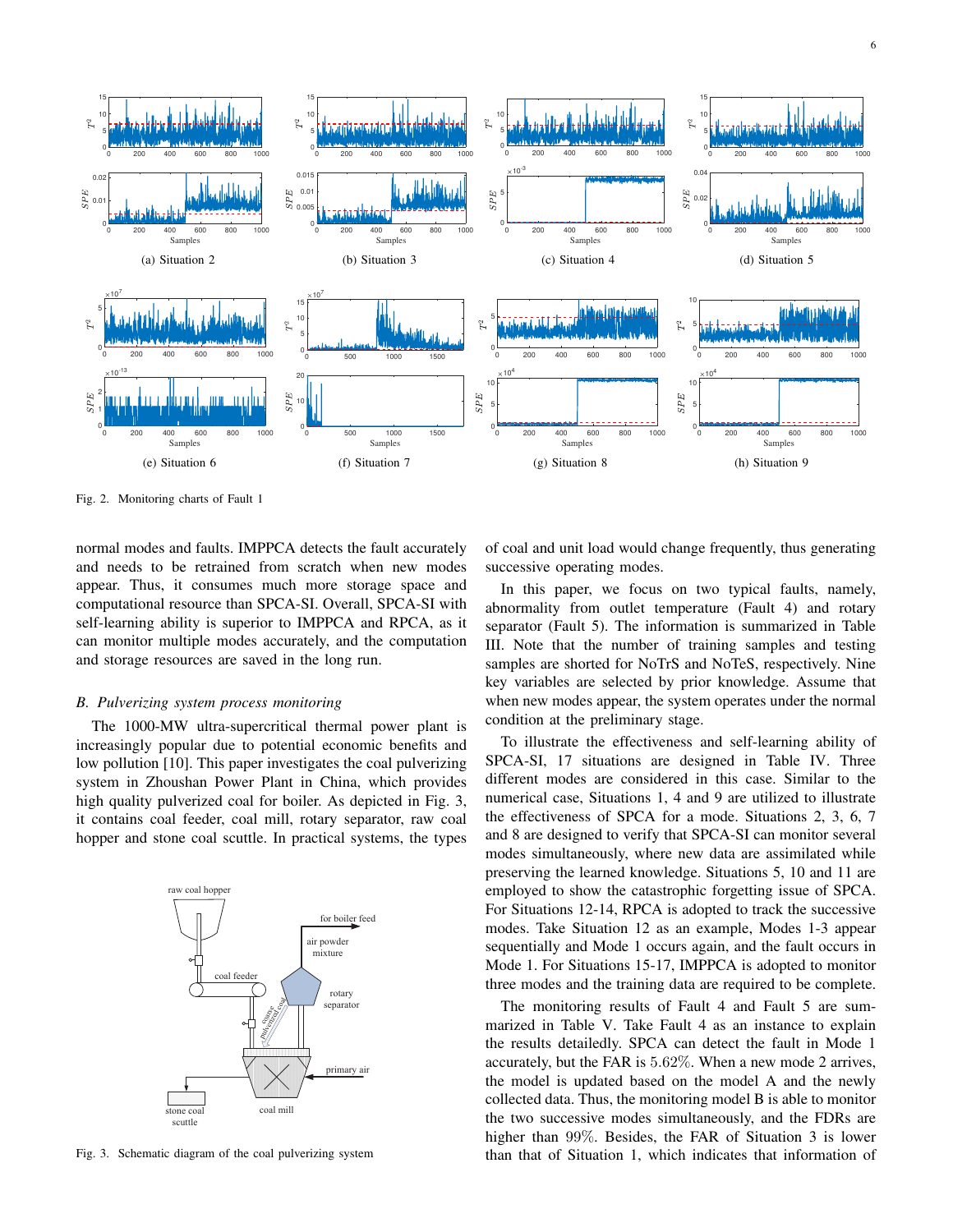TABLE III DATA INFORMATION OF THE COAL PULVERIZING SYSTEM

| Fault<br>type | Mode<br>number | <b>NoTrS</b> | <b>NoTeS</b> | Fault<br>location |
|---------------|----------------|--------------|--------------|-------------------|
| Fault 4       | 1              | 2160         | 2880         | 909               |
|               | 2              | 1080         | 1080         | 533               |
|               | 3              | 1440         | 1440         | 626               |
| Fault 5       | 1              | 2880         | 1080         | 806               |
|               | 2              | 720          | 720          | 352               |
|               | 3              | 2880         | 2160         | 134               |

TABLE IV SIMULATION SCHEME FOR THE PULVERIZING SYSTEM

|              | Methods        | Training       | Model | Testing |
|--------------|----------------|----------------|-------|---------|
|              |                | sources        | label | sources |
| Situation 1  | <b>SPCA</b>    | Mode 1         | A     | Mode 1  |
| Situation 2  | <b>SPCA-SI</b> | Model A+Mode 2 | B     | Mode 2  |
| Situation 3  | <b>SPCA-SI</b> |                | B     | Mode 1  |
| Situation 4  | <b>SPCA</b>    | Mode 2         | C     | Mode 2  |
| Situation 5  | <b>SPCA</b>    |                | C     | Mode 1  |
| Situation 6  | <b>SPCA-SI</b> | Model B+Mode 3 | D     | Mode 3  |
| Situation 7  | <b>SPCA-SI</b> |                | D     | Mode 1  |
| Situation 8  | <b>SPCA-SI</b> |                | D     | Mode 2  |
| Situation 9  | <b>SPCA</b>    | Mode 3         | E     | Mode 3  |
| Situation 10 | <b>SPCA</b>    |                | E     | Mode 1  |
| Situation 11 | <b>SPCA</b>    |                | E     | Mode 2  |
| Situation 12 | <b>RPCA</b>    | Modes 1, 2, 3  | F     | Mode 1  |
| Situation 13 | <b>RPCA</b>    |                | F     | Mode 2  |
| Situation 14 | <b>RPCA</b>    |                | F     | Mode 3  |
| Situation 15 | <b>IMPPCA</b>  | Modes 1, 2, 3  | н     | Mode 1  |
| Situation 16 | <b>IMPPCA</b>  |                | н     | Mode 2  |
| Situation 17 | <b>IMPPCA</b>  |                | н     | Mode 3  |

Mode 2 is beneficial to reduce the false alarms of Mode 1. The monitoring model C enables to monitor two modes. But the FAR of Mode 1 is 6.5% and higher than that of SPCA-SI. When the new mode 3 appears, the proposed SPCA-SI trains the model D based on the model B and the current data collected. It enables to monitor the three modes simultaneously and the FDRs approach to 100%. Besides, the FARs are the lowest among all situations. It is revealed that SPCA-SI can preserve partial significant information of trained modes, which is advantageous to monitor other similar modes. RPCA fails to detect the fault in three modes and the FARs approximate to 100%. Although IMPPCA is capable of monitoring modes 1 and 2, the FAR for Mode 3 is 41.12%. IMPPCA fails to deliver desired expert level monitoring performance.

Owing to the paper length limitation, we just select 8 representative monitoring charts of Fault 4, as exhibited in Fig. 4. The simulation results of SPCA-SI are mainly listed. Two charts of RPCA and IMPPCA are selected as comparison. The analysis of Fault 4 also applies to Fault 5. Note that the FAR of IMPPCA for Mode 2 is 51.28%.

According to Table IV, SPCA is vulnerable to catastrophic forgetting issue and fails to monitor multiple modes based on the same model. SPCA-SI provides self-learning ability and the model is updated when a new mode arrives, which enables it to monitor multiple modes accurately. Moreover, the learned knowledge of previous modes is preserved continually and the model-sensitive parameters are fewer than PCA. Similar

TABLE V FDR (%) AND FAR (%) FOR THE PRACTICAL CASE

| Fault type   | Fault 4 |          | Fault 5 |       |
|--------------|---------|----------|---------|-------|
| Indexes      | FDR     | FAR      | FDR     | FAR   |
| Situation 1  | 99.95   | 5.62     | 100     | 0     |
| Situation 2  | 99.45   | 0        | 100     | 5.98  |
| Situation 3  | 99.95   | 4.07     | 100     | 0     |
| Situation 4  | 99.45   | $\Omega$ | 100     | 15.38 |
| Situation 5  | 99.95   | 6.5      | 100     | 0     |
| Situation 6  | 100     | 0.32     | 93.49   | 0     |
| Situation 7  | 99.95   | 1.54     | 100     | 0     |
| Situation 8  | 99.45   | $\Omega$ | 100     | 13.96 |
| Situation 9  | 100     | 0.48     | 92.75   | 0     |
| Situation 10 | 99.95   | 75.77    | 100     | 0     |
| Situation 11 | 100     | 100      | 100     | 94.87 |
| Situation 12 | 100     | 99.45    | 100     | 100   |
| Situation 13 | 100     | 100      | 100     | 100   |
| Situation 14 | 100     | 100      | 100     | 100   |
| Situation 15 | 100     | 6.61     | 100     | 3.23  |
| Situation 16 | 100     | 6.95     | 100     | 51.28 |
| Situation 17 | 100     | 41.12    | 98.96   | 0     |

to numerical case, RPCA is incapable of separating normal modes and faults. Besides, IMPPCA is unable to monitor three modes accurately as the FARs are more than 20%. When a new mode appears, we need to store data and retrain the model from scratch, which costs considerable resources and energy. In conclusion, SPCA-SI outperforms other comparative methods in consideration of detection accuracy and demanding resources in the long term.

## VI. CONCLUSION

This paper presented a novel SPCA-SI method with selflearning ability for monitoring successive modes. The importance measure of variables is evaluated by SI along the learning trajectory. The acquired knowledge of previous modes is accumulated and the model is updated when new data are available, thus delivering excellent performance for successive modes. The optimization issue is settled by APG and the learning rate is adaptively determined to accelerate convergence. Besides, the influence of parameters is discussed and different methods can be converted by specific parameter setting. SPCA-SI furnishes excellent model interpretability, as the critical parameters are sparse. Moreover, a novel  $T^2$ statistic is presented, where the significant information of previous modes is consolidated further. The effectiveness of the proposed method has been illustrated by a numerical case and a practical industrial system.

This proposed method requires the similarity among different modes and prior information about mode switching time. In future, we'll investigate the numerous and diverse modes, with the mode switching time identified automatically.

### **REFERENCES**

- [1] M. Quiñones-Grueiro, A. Prieto-Moreno, C. Verde, and O. Llanes-Santiago, "Data-driven monitoring of multimode continuous processes: A review," *Chemometrics and Intelligent Laboratory Systems*, vol. 189, pp. 56–71, 2019.
- [2] B. Wang, Z. Li, Z. Dai, N. Lawrence, and X. Yan, "Data-driven mode identification and unsupervised fault detection for nonlinear multimode processes," *IEEE Transactions on Industrial Informatics*, vol. 16, no. 6, pp. 3651–3661, 2020.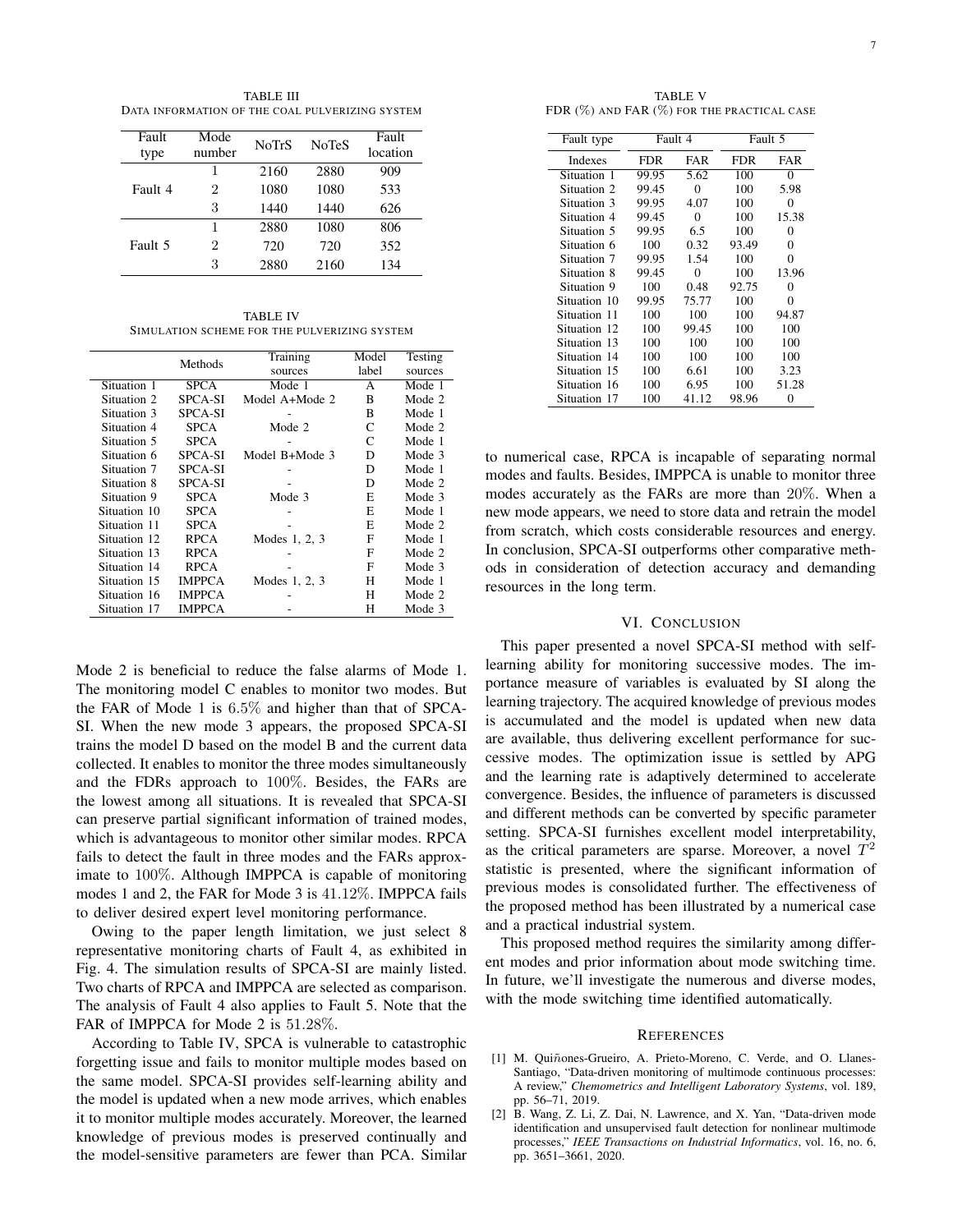

Fig. 4. Monitoring charts of Fault 4

- [3] K. Zhang, K. Peng, and J. Dong, "A common and individual feature extraction-based multimode process monitoring method with application to the finishing mill process," *IEEE Transactions on Industrial Informatics*, vol. 14, no. 11, pp. 4841–4850, 2018.
- [4] L. Zhou, J. Zheng, Z. Ge, Z. Song, and S. Shan, "Multimode process monitoring based on switching autoregressive dynamic latent variable model," *IEEE Transactions on Industrial Electronics*, vol. 65, no. 10, pp. 8184–8194, 2018.
- [5] Y. Liu, J. Zeng, J. Bao, and L. Xie, "A unified probabilistic monitoring framework for multimode processes based on probabilistic linear discriminant analysis," *IEEE Transactions on Industrial Informatics*, vol. 16, no. 10, pp. 6291–6300, 2020.
- [6] Y. Jiang and S. Yin, "Recent advances in key-performance-indicator oriented prognosis and diagnosis with a MATLAB toolbox: DB-KIT," *IEEE Transactions on Industrial Informatics*, vol. 15, no. 5, pp. 2849– 2858, 2019.
- [7] J. Zhang, M. Chen, H. Chen, X. Hong, and D. Zhou, "Process monitoring based on orthogonal locality preserving projection with maximum likelihood estimation," *Industrial & Engineering Chemistry Research*, vol. 58, no. 14, pp. 5579–5587, 2019.
- [8] X. Peng, Y. Tang, W. Du, and F. Qian, "Multimode process monitoring and fault detection: A sparse modeling and dictionary learning method," *IEEE Transactions on Industrial Electronics*, vol. 64, no. 6, pp. 4866– 4875, 2017.
- [9] J. Shang, D. Zhou, M. Chen, H. Ji, and H. Zhang, "Incipient sensor fault diagnosis in multimode processes using conditionally independent bayesian learning based recursive transformed component statistical analysis," *Journal of Process Control*, vol. 77, pp. 7–19, 2019.
- [10] J. Zhang, D. Zhou, and M. Chen, "Monitoring multimode processes: a modified PCA algorithm with continual learning ability," *arXiv:2012.07044*, 2020.
- [11] J. Kirkpatrick, R. Pascanu, N. Rabinowitz, J. Veness, G. Desjardins, A. A. Rusu, K. Milan, J. Quan, T. Ramalho, and A. Grabska-Barwinska, "Overcoming catastrophic forgetting in neural networks," *Proceedings of the National Academy of Sciences of the United States of America*, vol. 114, no. 13, pp. 3521–3526, 2017.
- [12] R. Aljundi, K. Kelchtermans, and T. Tuytelaars, "Task-free continual learning," in *2019 IEEE/CVF Conference on Computer Vision and Pattern Recognition*, 2019, pp. 11 254–11 263.
- [13] R. Hadsell, D. Rao, A. A. Rusu, and R. Pascanu, "Embracing change: Continual learning in deep neural networks," *Trends in Cognitive Sciences*, vol. 24, no. 12, pp. 1028–1040, 2020.
- [14] J. Yoon1, E. Yang, J. Lee, and S. J. Hwang, "Lifelong learning with dynamically expandable networks," in *International Conference on Learning Representations*, 2018.
- [15] X. Xu, H. Yang, C. Lian, and J. Liu, "Self-learning control using dual heuristic programming with global Laplacian eigenmaps," *IEEE Transactions on Industrial Electronics*, vol. 64, no. 12, pp. 9517–9526, 2017.
- [16] F. Ye, K. Chakrabarty, Z. Zhang, and X. Gu, "Self-learning and adaptive board-level functional fault diagnosis," in *The 20th Asia and South Pacific Design Automation Conference*, 2015, pp. 294–301.
- [17] J. Feldmann, N. Youngblood, C. D. Wright, H. Bhaskaran, and W. H. P. Pernice, "All-optical spiking neurosynaptic networks with self-learning capabilities." *Nature*, vol. 569, no. 7755, pp. 208–214, 2019.
- [18] J. Zhang, D. Zhou, and M. Chen, "Monitoring nonstationary processes based on recursive cointegration analysis and elastic weight consolidation," *arXiv:2101.08579*, 2021.
- [19] F. Zenke, B. Poole, and S. Ganguli, "Continual learning through synaptic intelligence," in *Proceedings of the 34th International Conference on Machine Learning*, vol. 70, 2017, pp. 3987–3995.
- [20] N. Y. Masse, G. D. Grant, and D. J. Freedman, "Alleviating catastrophic forgetting using context-dependent gating and synaptic stabilization," *Proceedings of the National Academy of Sciences*, vol. 115, no. 44, pp. E10 467–E10 475, 2018.
- [21] G. M. van de Ven, H. T. Siegelmann, and A. S. Tolias, "Brain-inspired replay for continual learning with artificial neural networks." *Nature Communications*, vol. 11, no. 1, p. 4069, 2020.
- [22] H. Li and Z. Lin, "Accelerated proximal gradient methods for nonconvex programming," in *Proceedings of the 28th International Conference on Neural Information Processing Systems - Volume 1*, ser. NIPS'15. MIT Press, 2015, p. 379–387.
- [23] A. Beck and M. Teboulle, "Fast gradient-based algorithms for constrained total variation image denoising and deblurring problems," *IEEE Transactions on Image Processing*, vol. 18, no. 11, pp. 2419–2434, 2009.
- [24] D. P. Kingma and J. L. Ba, "Adam: A method for stochastic optimization," in *ICLR 2015 : International Conference on Learning Representations 2015*, 2015.
- [25] N. K. Dhingra, S. Z. Khong, and M. R. Jovanovic, "The proximal augmented Lagrangian method for nonsmooth composite optimization," *IEEE Transactions on Automatic Control*, vol. 64, no. 7, pp. 2861–2868, 2019.
- [26] J. Zhang, H. Chen, S. Chen, and X. Hong, "An improved mixture of probabilistic PCA for nonlinear data-driven process monitoring," *IEEE Transactions on Cybernetics*, vol. 49, no. 1, pp. 198–210, 2019.